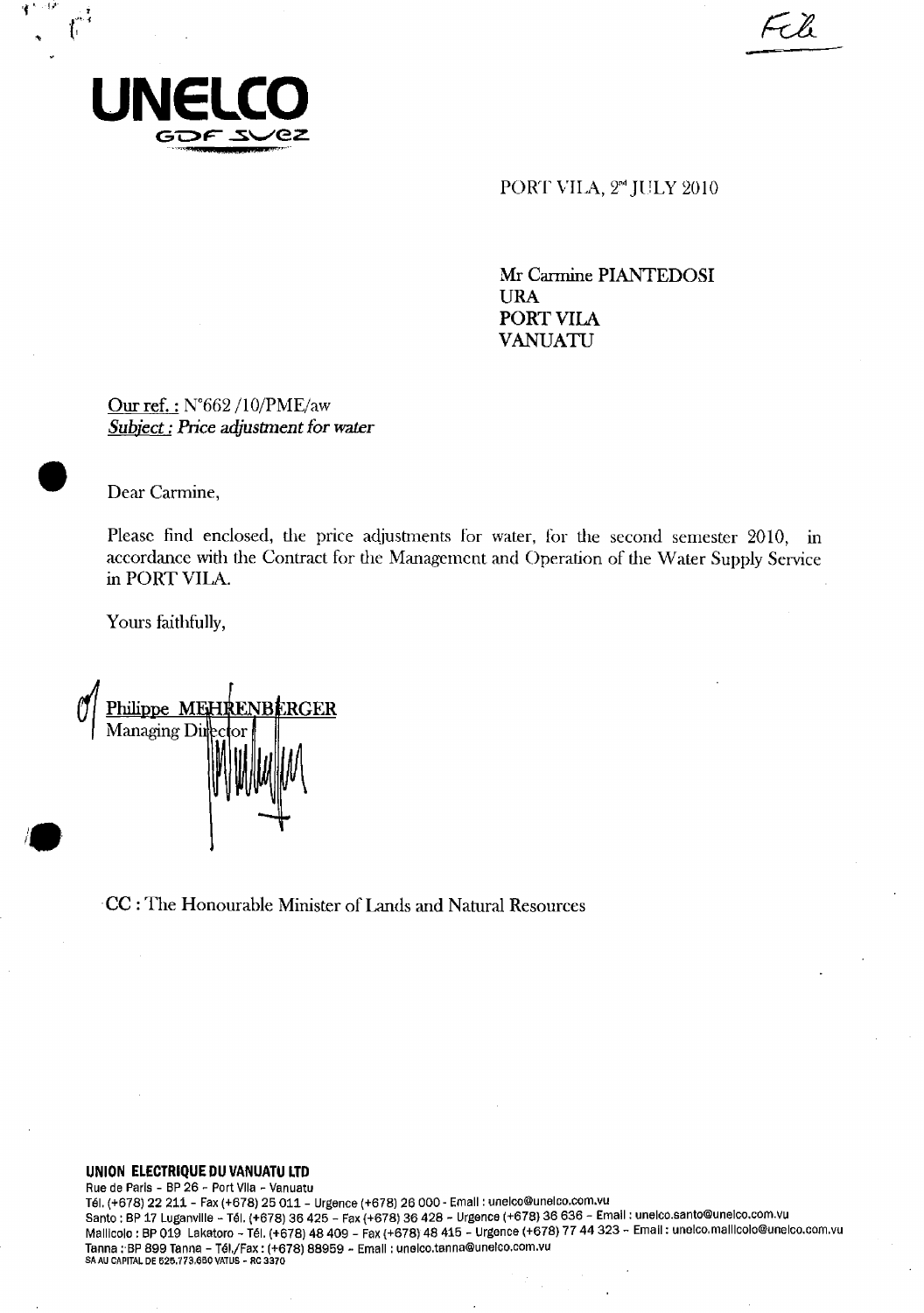# WATER SUPPLY SERVICE IN PORT-VILA PRICE ADJUSTMENT FOR WATER July 2010

Prices are adjusted in accordance with **addendum** 3 of the Contract for the Management and Operation of the Water Supply Service in Port-Vila.

The base rates Ao and **Po** above shall be adjusted sixmonthly by application of the rise and fall formula:



where

and

 $\bullet$ 

 $\mathbf{r}^*$ 

 $\mathcal{L}_k$ 

$$
R=0.10+0.30\times \frac{M}{Mo}+0.30\times \frac{E}{Eo}+\left(0.25\times \frac{T}{To}+0.05\times \frac{I}{Io}\right)\times \frac{$\text{AUD}}{\$ \text{AUDo}}
$$

### Description of the indices:

- M Average of the daily wage for a single male not receiveing board or lodging in PORT-VILA at IFIRA WHARF and STEVEDORING, (IW), classified as an "inexperienced labourer",and of the classification "P02" with the Public Service, (P02).
- $\mathbf{T}$  The price index of articles produced by manufacturing industries Fabricated metal products (274-276), published by the Australian Bureau of Statistics, for the first quarter of the semester preceeding the adjustment of tariffs
	- The price index of articles produced by manufacturing industries Electronic equipment  $\mathbf{I}$ and other machinery (283-286), published by the Australian Bureau of Statistics, for the first quarter of the semester preceeding the adjustment of tariffs
	- $\mathbf{E}$  Price of the kWh (excluding fixed fee) for high voltage applicable on the day of adjustment of tariffs
	- AUD is the Average of the daily currency exchange rate for the three months period preceding the date of adjustment of tariffs, as published by the Banque d'Hawaï in the column "selling rate", for the Australian dollar (AUD) to Vatu in Vatu/AUD)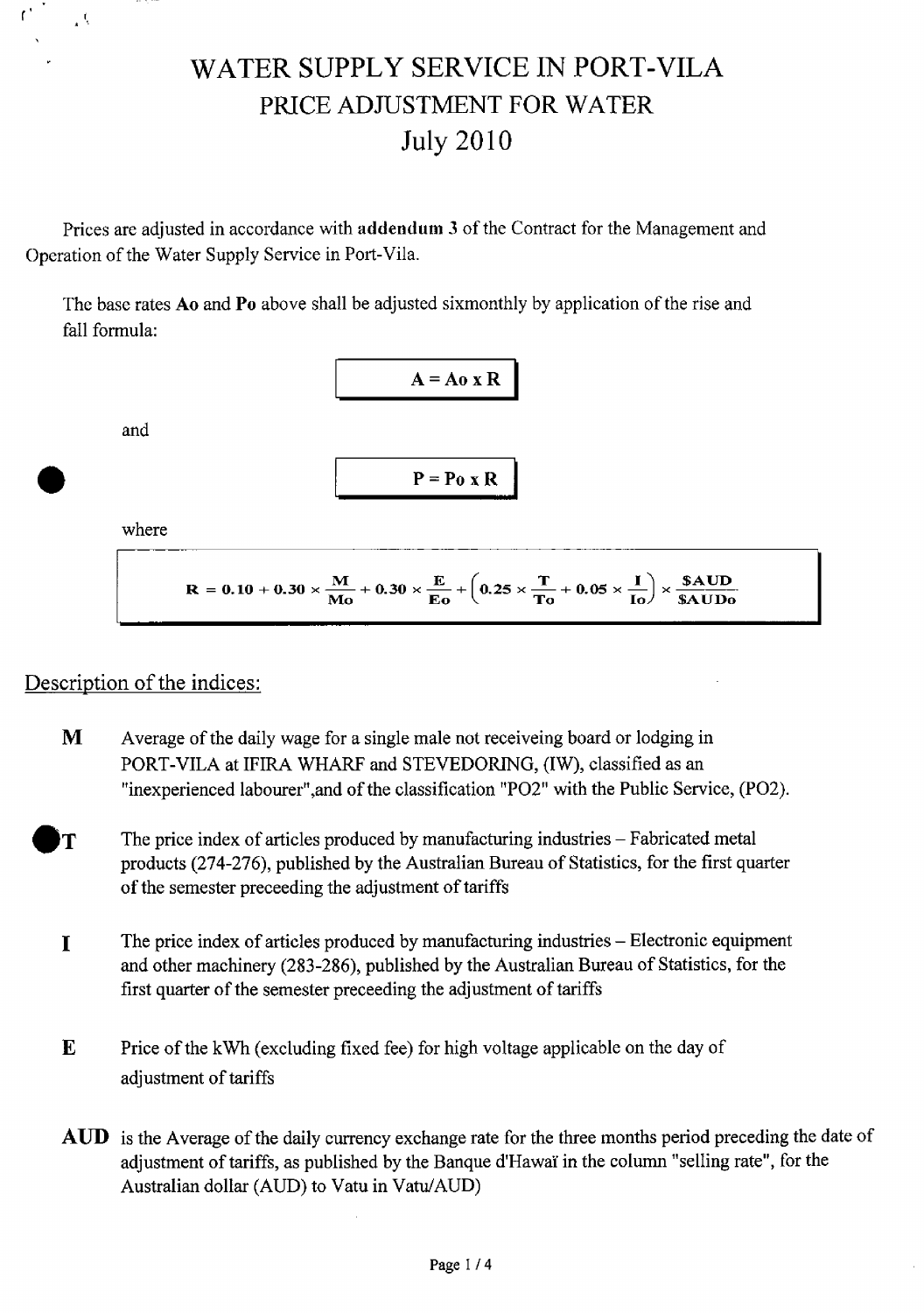The indices applicable are as follows:

 $\mathbf{f}_\parallel$ 

 $\mathbf{r}^{\top}$ 

| <b>INDEX</b>    | <b>VALUE</b> | DATE       |
|-----------------|--------------|------------|
| IW              | 872          | déc-03     |
| IW <sub>0</sub> | 872          | août-98    |
| PO <sub>2</sub> | 1560         | janv-09    |
| <b>PO20</b>     | 1365         | août-98    |
| М               | 1216         | janv-09    |
| Mo              | 1118         | août-98    |
| T               | 169,2        | mars-10    |
| T <sub>0</sub>  | 101,2        | juin-04    |
| T               | 128,4        | mars-10    |
| I <sub>0</sub>  | 105,5        | juin-04    |
| F.              | 35,83        | $j$ uil-10 |
| Eo              | 21,25        | août-98    |
| S AUD           | 92,59        | $j$ uin-10 |
| \$ AUDo         | 80,23        | août-98    |
|                 |              |            |

$$
R = 0.1 + 0.30 * \frac{1216}{1118} + 0.30
$$

 $-$ <sup>+ (0.25 \*</sup>  $\frac{169,2}{101,2}$  + 0.05 \*  $\frac{128,4}{105,5}$  $\frac{35,83}{21,25}$ 

$$
R = 1,4848
$$

Quarterly subscription:

### $A = A_0 x R$

)  $^\ast$ 

 $\frac{92,59}{80,23}$ 

|                                                                                                                           | Ao                                                                       |         |
|---------------------------------------------------------------------------------------------------------------------------|--------------------------------------------------------------------------|---------|
| Size of meter                                                                                                             | Subscription in Vatu as at August Subscrition in Vatu as at July<br>1998 | 2010    |
| $15 \text{ mm}$                                                                                                           | 510                                                                      | 757     |
| $20 \text{ mm}$                                                                                                           | 820                                                                      | 1 2 1 8 |
| $25 \text{ mm}$                                                                                                           | 2050                                                                     | 3 0 4 4 |
| $30 \text{ mm}$                                                                                                           | 5 1 4 0                                                                  | 7632    |
| $40 \text{ mm}$                                                                                                           | 7 200                                                                    | 10 691  |
| above                                                                                                                     | 10 290                                                                   | 15 279  |
| Subscribers whose quarterly water consumption is less<br>than 25m3 for a quarter shall benefit from a<br>subscription of: |                                                                          | 379     |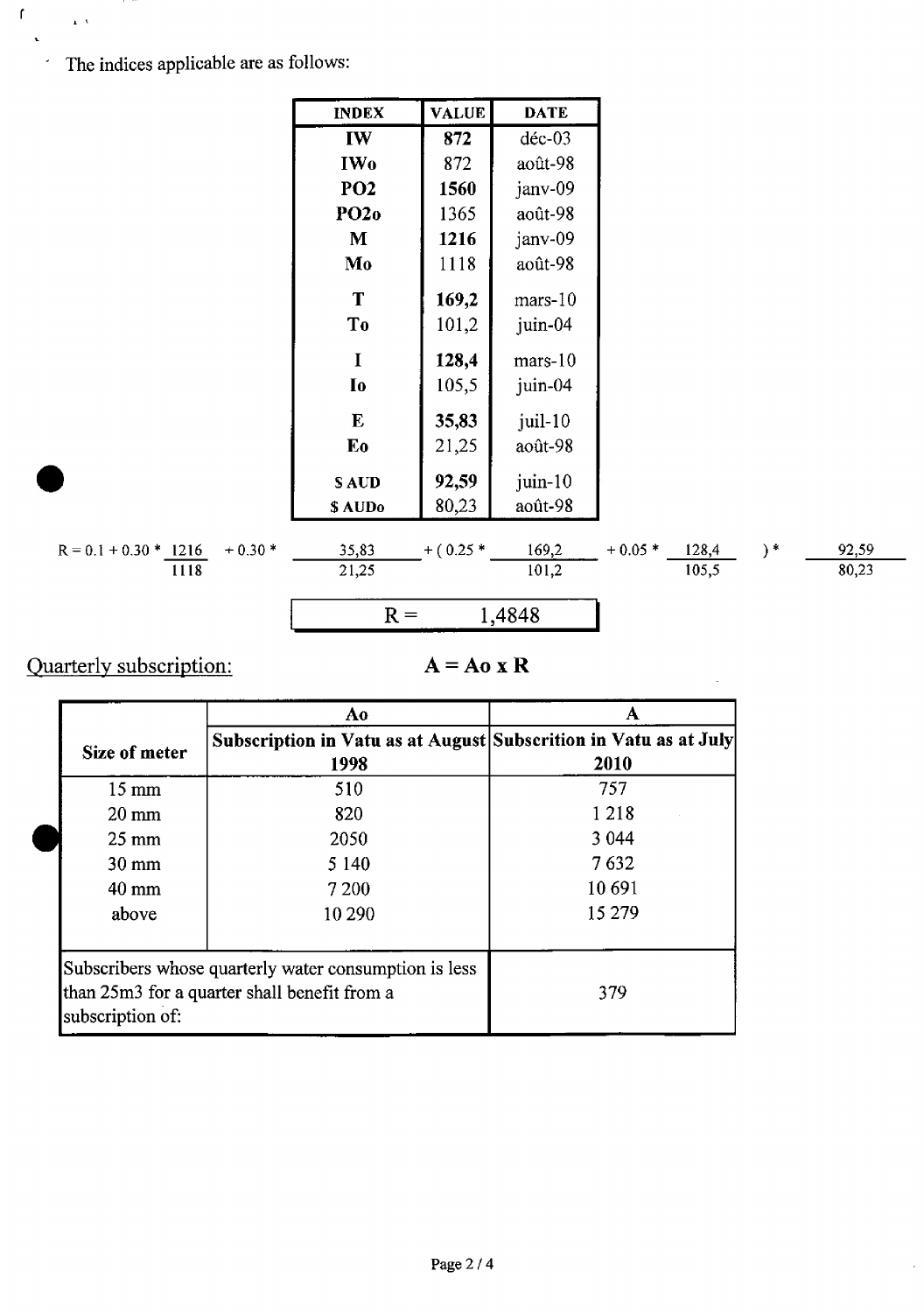Price of the m3: **P** = **Po** x **R** P = 61,13

 $\Lambda$ 

 $C^{\bullet}$ 

| Range of consumption              |                | Vatu / m3 as at August 1998 | Vatu / $m3$ as at July 2010 |
|-----------------------------------|----------------|-----------------------------|-----------------------------|
| 0 to 50 m3 / quarter              | $Po \times R$  | 41,17                       | 61,13                       |
| 51 to 100 $\text{m}^3$ / quarter  | P x 1.3        | 53,52                       | 79,47                       |
| 101 to 200 $\text{m}^3$ / quarter | $P \times 1.4$ | 57,64                       | 85,58                       |
| more than 201 m3 per quarter      | $P \times 1.5$ | 61,75                       | 91,70                       |
|                                   |                |                             |                             |

### Water connection works

The price adjustment coefficient for water connections is calculated as follows:

| Rb = (M.O. * $\frac{M}{M_0}$ + Mat. * $\frac{T}{T_0}$ ) * $\frac{\text{sAUD}}{\text{sAUD_0}}$ |       |                 |                | with: | $M.O. = 40\%$<br>Mat.= $60\%$ |        |
|-----------------------------------------------------------------------------------------------|-------|-----------------|----------------|-------|-------------------------------|--------|
| $Rb = (0,4 * 1216 + 0,6 * 169,2)$<br>1118                                                     | 101,2 | $\rightarrow$ * | 92,59<br>80,23 |       | $Rb=$                         | 1,5929 |

|                                         |                      |                                                                            | x Rb                                                                          |                                            | x Rb                                       |
|-----------------------------------------|----------------------|----------------------------------------------------------------------------|-------------------------------------------------------------------------------|--------------------------------------------|--------------------------------------------|
| <b>Diameter</b><br>of the<br>connection | Size of<br>the meter | Lump sum cost of connection<br>for a length of not great than<br>10 meters | Lump sum cost of<br>connection for a length<br>of not great than 10<br>meters | Supplement per<br>meter above 10<br>meters | Supplement per<br>meter above 10<br>meters |
|                                         |                      | August 1998                                                                | <b>July 2010</b>                                                              | August 1998                                | <b>July 2010</b>                           |
| 20                                      | $15 \text{ mm}$      | 15 000                                                                     | 23 8 94                                                                       | 700                                        | 1 1 1 5                                    |
| 25                                      | $20 \text{ mm}$      | 28 000                                                                     | 44 601                                                                        | 1 300                                      | 2 0 7 1                                    |
| 30                                      | $25 \text{ mm}$      | 33 000                                                                     | 52 566                                                                        | 1 500                                      | 2389                                       |
| $40^{\circ}$                            | $30 \text{ mm}$      | 39 000                                                                     | 62 123                                                                        | 1800                                       | 2867                                       |
| 50                                      | $40 \text{ mm}$      | 47 000                                                                     | 74 866                                                                        | 2 2 0 0                                    | 3 5 0 4                                    |

### Security deposit  $= P x M3$

| Size of meter   | m <sub>3</sub> | <b>Deposit in Vatu</b> |
|-----------------|----------------|------------------------|
| $15 \text{ mm}$ | 50             | 3 0 5 7                |
| $20 \text{ mm}$ | 100            | 6 1 1 3                |
| $25 \text{ mm}$ | 200            | 12 2 2 6               |
| $30 \text{ mm}$ | 500            | 30 565                 |
| $40 \text{ mm}$ | 700            | 42 791                 |
| au delà         | 000            | 61 130                 |

## Intervention on water connection and penalties: